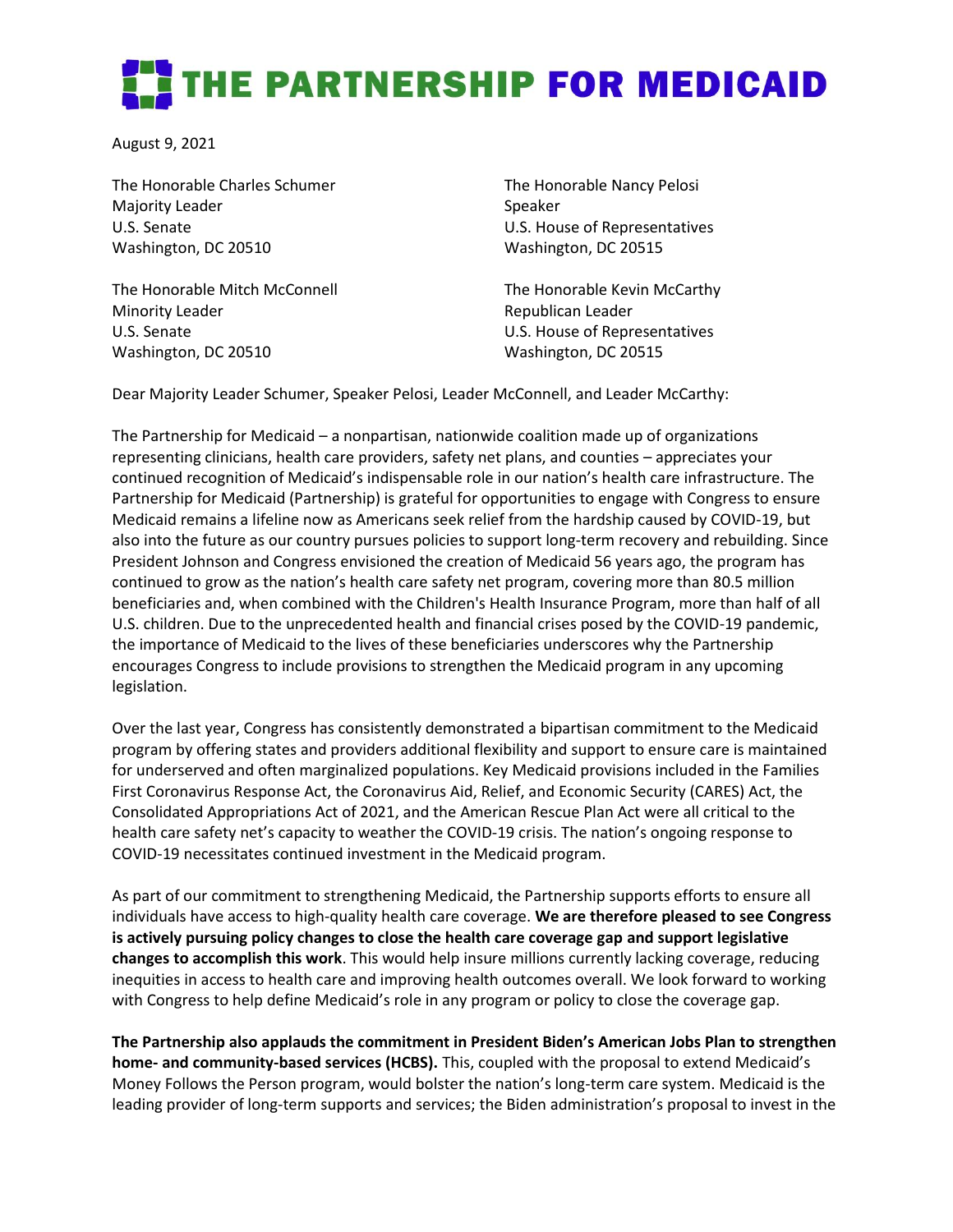HCBS infrastructure, including its workforce, will provide additional flexibility for Medicaid beneficiaries and help sustain this important component of the care delivery sector. **We encourage Congress to include these proposals in legislation.** 

The Partnership further recommends that Congress consider the following to strengthen the Medicaid program and ensure a strong safety net to protect our most underrepresented patients:

- **Raise Medicaid payment levels:** Medicaid payment is 72 percent of Medicare for all services, and 66 percent for primary care.<sup>1</sup> Lack of parity between these rates is acutely felt in underserved areas, whether in rural or urban communities. Undervaluing Medicaid payments, and consequently the patients Medicaid serves, perpetuates systemic barriers to health and health care and exacerbates health disparities. Congress could improve Medicaid payments by creating new payment pathways for activities and services related to improving health equity, protecting supplemental payments, or working with the administration and states to increase Medicaid base payment rates. Congress could also consider the Kids Access to Primary Care Act (H.R. 1025), which would provide Medicaid payment parity with Medicare for the provision of primary care.
- **Increase the federal medical assistance percentage (FMAP) for certain Medicaid services**: The Partnership has previously supported an increased FMAP of at least 12 percentage points, when combined with the increase in the Families First Coronavirus Response Act, through the duration of the COVID-19 public health emergency. We have also supported the Coronavirus Medicaid Response Act (S. 439 and H.R. 1353), which would provide an automatic FMAP increase in the event of an economic downturn. The Partnership encourages Congress to also examine legislation that calls for targeted FMAP increases in cases where such increases would improve health equity and parity among eligible populations. We would like to point out, however, that any increase in payment should take into consideration that more than 70 percent of beneficiaries are in managed care, which has been an important partner in advancing Medicaid's work.
- **Pass the bipartisan Supporting Medicaid in the U.S. Territories Act:** This legislation would extend increased Medicaid funding for Puerto Rico for five years and for additional U.S. territories for eight years. This critical policy would help avert a looming health care crisis in Puerto Rico. We hope Congress will pass this bill and build upon it in the future by eliminating the current Medicaid funding caps for U.S. territories.
- **Strengthen postpartum Medicaid coverage:** The Partnership applauds inclusion of a state option to extend postpartum Medicaid coverage in the American Rescue Plan Act. We urge Congress to build on this down payment to ensure that all individuals whose pregnancies are covered by Medicaid can keep their Medicaid coverage for at least one year postpartum.

More broadly, **we encourage Congress to both ensure health equity in Medicaid policies and use Medicaid as an effective tool to mitigate health disparities.** As a partnership committed to improving and expanding the Medicaid program, we stand ready to work with Congress to prevent the marginalization of minority populations in the health care system while simultaneously supporting the providers and entities committed to ending disparities and dismantling the structures that enable them to persist. This work could include streamlining processes and providing new pathways for Medicaid to address social determinants of health. Congress should further pursue innovations in Medicaid that strengthen the program's capacity to provide quality care to diverse populations, enabling the program

<sup>1</sup> Kaiser Family Foundation. Medicare-to-Medicaid Fee Index. https://www.kff.org/medicaid/state-indicator/medicaid-to-medicare-feeindex/?currentTimeframe=0&sortModel=%7B%22colId%22:%22Location%22,%22sort%22:%22asc%22%7D. Accessed June 2, 2021.